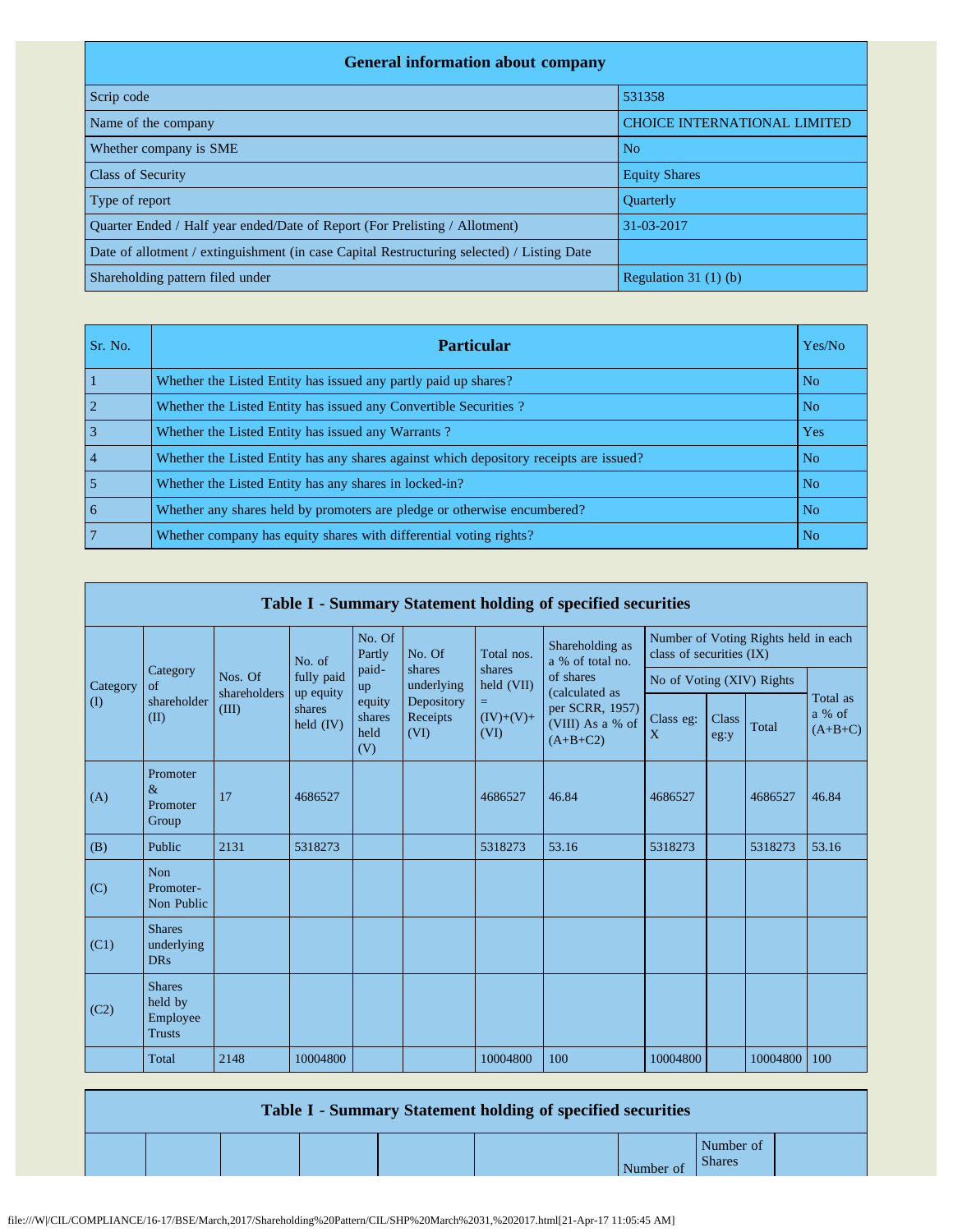| Category<br>$\textcircled{1}$ | Category<br>of                                 | No. Of<br><b>Shares</b><br>Underlying<br>Outstanding | No. of<br><b>Shares</b><br>Underlying     | No. Of Shares<br>Underlying<br>Outstanding<br>convertible | Shareholding, as a %<br>assuming full<br>conversion of<br>convertible securities (       | Locked in<br>shares (XII) |                                                           | pledged or<br>otherwise<br>encumbered<br>(XIII) |                                                       | Number of<br>equity shares<br>held in |  |
|-------------------------------|------------------------------------------------|------------------------------------------------------|-------------------------------------------|-----------------------------------------------------------|------------------------------------------------------------------------------------------|---------------------------|-----------------------------------------------------------|-------------------------------------------------|-------------------------------------------------------|---------------------------------------|--|
|                               | shareholder<br>(II)                            | convertible<br>securities<br>(X)                     | Outstanding<br><b>Warrants</b><br>$(X_i)$ | securities and<br>No. Of<br>Warrants (Xi)<br>(a)          | as a percentage of<br>diluted share capital)<br>$(XI)=(VII)+(X) As a$<br>% of $(A+B+C2)$ | No.<br>(a)                | As $a$<br>$%$ of<br>total<br><b>Shares</b><br>held<br>(b) | No.<br>(a)                                      | As a<br>% of<br>total<br><b>Shares</b><br>held<br>(b) | dematerialized<br>form (XIV)          |  |
| (A)                           | Promoter<br>$\&$<br>Promoter<br>Group          |                                                      | 10000000                                  | 10000000                                                  | 73.42                                                                                    |                           |                                                           |                                                 |                                                       | 4686527                               |  |
| (B)                           | Public                                         |                                                      | $\overline{0}$                            | $\overline{0}$                                            | 26.58                                                                                    |                           |                                                           |                                                 |                                                       | 5241771                               |  |
| (C)                           | <b>Non</b><br>Promoter-<br>Non Public          |                                                      |                                           |                                                           |                                                                                          |                           |                                                           |                                                 |                                                       |                                       |  |
| (C1)                          | <b>Shares</b><br>underlying<br><b>DRs</b>      |                                                      |                                           |                                                           |                                                                                          |                           |                                                           |                                                 |                                                       |                                       |  |
| (C2)                          | Shares held<br>by<br>Employee<br><b>Trusts</b> |                                                      |                                           |                                                           |                                                                                          |                           |                                                           |                                                 |                                                       |                                       |  |
|                               | Total                                          |                                                      | 10000000                                  | 10000000                                                  | 100                                                                                      |                           |                                                           |                                                 |                                                       | 9928298                               |  |

|                                                                             | Table II - Statement showing shareholding pattern of the Promoter and Promoter Group |                                                                                      |                                                  |                                       |                                              |                                   |                                                                                                     |                               |                      |                                 |                                           |
|-----------------------------------------------------------------------------|--------------------------------------------------------------------------------------|--------------------------------------------------------------------------------------|--------------------------------------------------|---------------------------------------|----------------------------------------------|-----------------------------------|-----------------------------------------------------------------------------------------------------|-------------------------------|----------------------|---------------------------------|-------------------------------------------|
|                                                                             |                                                                                      |                                                                                      |                                                  | No.<br>Of                             |                                              |                                   | Shareholding<br>as a % of                                                                           | each class of securities (IX) |                      | Number of Voting Rights held in |                                           |
|                                                                             |                                                                                      | Nos. Of                                                                              | No. of                                           | Partly                                | No. Of<br>shares<br>paid-                    | Total nos.<br>shares              | total no. of<br>shares<br>(calculated<br>as per<br>SCRR,<br>1957) (VIII)<br>As a % of<br>$(A+B+C2)$ | No of Voting (XIV) Rights     |                      |                                 | Total                                     |
| Sr.                                                                         | Category &<br>Name of the<br>Shareholders (I)                                        | shareholders<br>(III)                                                                | fully paid<br>up equity<br>shares<br>$held$ (IV) | up<br>equity<br>shares<br>held<br>(V) | underlying<br>Depository<br>Receipts<br>(VI) | held (VII)<br>$(IV)+(V)+$<br>(VI) |                                                                                                     | Class eg:<br>X                | <b>Class</b><br>eg:y | Total                           | as a %<br>of<br>Total<br>Voting<br>rights |
| $\mathbf{A}$                                                                |                                                                                      | Table II - Statement showing shareholding pattern of the Promoter and Promoter Group |                                                  |                                       |                                              |                                   |                                                                                                     |                               |                      |                                 |                                           |
| (1)                                                                         | Indian                                                                               |                                                                                      |                                                  |                                       |                                              |                                   |                                                                                                     |                               |                      |                                 |                                           |
| (a)                                                                         | Individuals/Hindu<br>undivided Family                                                | 16                                                                                   | 4486527                                          |                                       |                                              | 4486527                           | 44.84                                                                                               | 4486527                       |                      | 4486527                         | 44.84                                     |
| (d)                                                                         | Any Other<br>(specify)                                                               |                                                                                      | 200000                                           |                                       |                                              | 200000                            | $\overline{2}$                                                                                      | 200000                        |                      | 200000                          | $\overline{2}$                            |
| Sub-Total $(A)(1)$                                                          |                                                                                      | 17                                                                                   | 4686527                                          |                                       |                                              | 4686527                           | 46.84                                                                                               | 4686527                       |                      | 4686527                         | 46.84                                     |
| (2)                                                                         | Foreign                                                                              |                                                                                      |                                                  |                                       |                                              |                                   |                                                                                                     |                               |                      |                                 |                                           |
| Total Shareholding of<br>Promoter and Promoter<br>Group $(A)=(A)(1)+(A)(2)$ |                                                                                      | 17                                                                                   | 4686527                                          |                                       |                                              | 4686527                           | 46.84                                                                                               | 4686527                       |                      | 4686527                         | 46.84                                     |
| $\, {\bf B}$                                                                | Table III - Statement showing shareholding pattern of the Public shareholder         |                                                                                      |                                                  |                                       |                                              |                                   |                                                                                                     |                               |                      |                                 |                                           |
| (1)                                                                         | <b>Institutions</b>                                                                  |                                                                                      |                                                  |                                       |                                              |                                   |                                                                                                     |                               |                      |                                 |                                           |
| (3)                                                                         | Non-institutions                                                                     |                                                                                      |                                                  |                                       |                                              |                                   |                                                                                                     |                               |                      |                                 |                                           |
| (a(i))                                                                      | Individuals -<br>i.Individual<br>shareholders<br>holding nominal<br>share capital up | 2023                                                                                 | 1580495                                          |                                       |                                              | 1580495                           | 15.8                                                                                                | 1580495                       |                      | 1580495                         | 15.8                                      |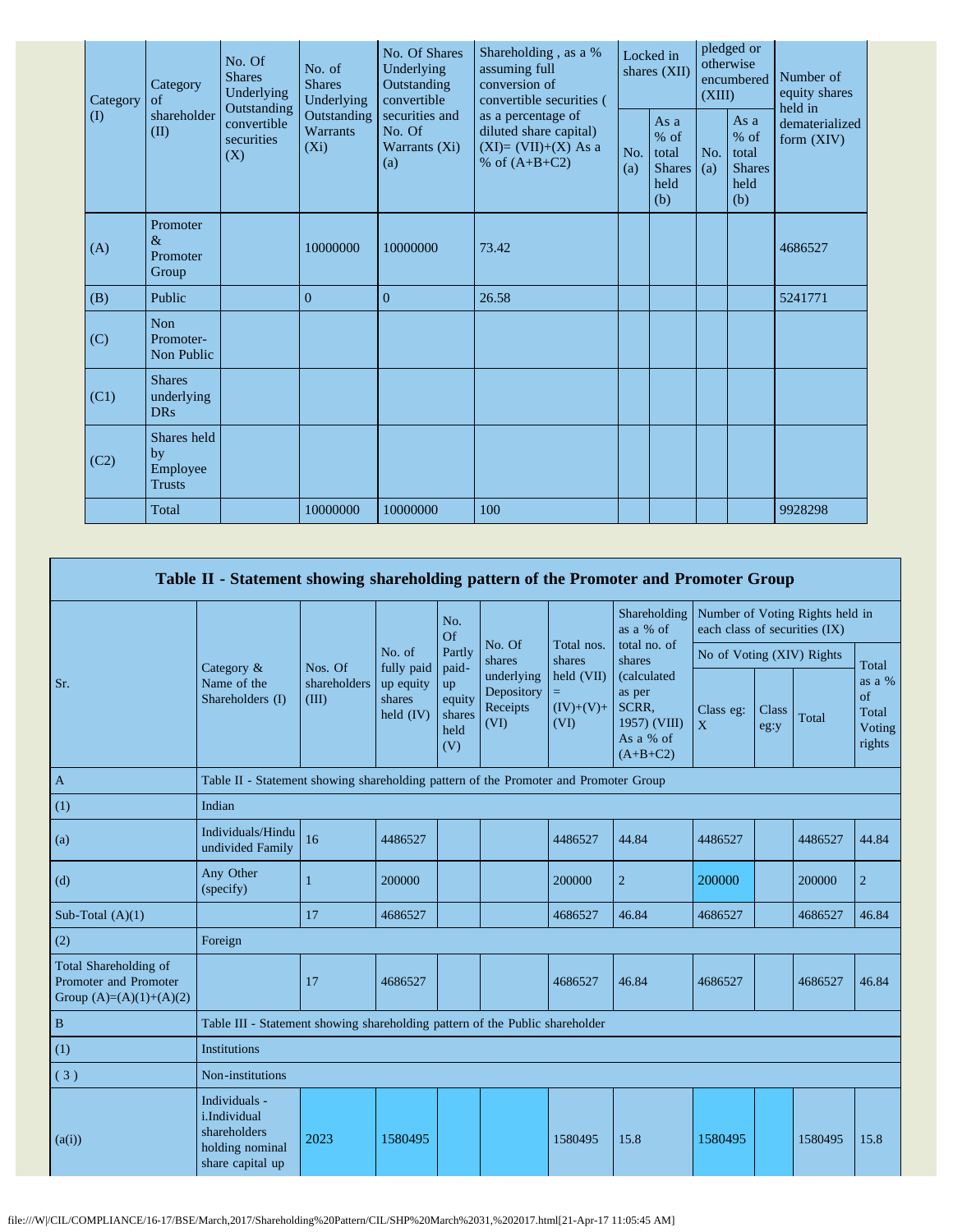|                                                                   | to Rs. 2 lakhs.                                                                                                     |                                                                                               |          |  |  |          |       |          |  |          |       |
|-------------------------------------------------------------------|---------------------------------------------------------------------------------------------------------------------|-----------------------------------------------------------------------------------------------|----------|--|--|----------|-------|----------|--|----------|-------|
| (a(ii))                                                           | Individuals - ii.<br>Individual<br>shareholders<br>holding nominal<br>share capital in<br>excess of Rs. 2<br>lakhs. | 13                                                                                            | 486996   |  |  | 486996   | 4.87  | 486996   |  | 486996   | 4.87  |
| (e)                                                               | Any Other<br>(specify)                                                                                              | 95                                                                                            | 3250782  |  |  | 3250782  | 32.49 | 3250782  |  | 3250782  | 32.49 |
| Sub-Total $(B)(3)$                                                |                                                                                                                     | 2131                                                                                          | 5318273  |  |  | 5318273  | 53.16 | 5318273  |  | 5318273  | 53.16 |
| <b>Total Public</b><br>Shareholding<br>$(B)=(B)(1)+(B)(2)+(B)(3)$ |                                                                                                                     | 2131                                                                                          | 5318273  |  |  | 5318273  | 53.16 | 5318273  |  | 5318273  | 53.16 |
| $\mathbf C$                                                       |                                                                                                                     | Table IV - Statement showing shareholding pattern of the Non Promoter- Non Public shareholder |          |  |  |          |       |          |  |          |       |
| Total $(A+B+C2)$                                                  |                                                                                                                     | 2148                                                                                          | 10004800 |  |  | 10004800 | 100   | 10004800 |  | 10004800 | 100   |
| Total $(A+B+C)$                                                   |                                                                                                                     | 2148                                                                                          | 10004800 |  |  | 10004800 | 100   | 10004800 |  | 10004800 | 100   |

|                                                                             |                                                      |                                                                                      |                                                           | Table II - Statement showing shareholding pattern of the Promoter and Promoter Group          |                                        |                                                         |                                                                               |                                                       |                                       |  |  |
|-----------------------------------------------------------------------------|------------------------------------------------------|--------------------------------------------------------------------------------------|-----------------------------------------------------------|-----------------------------------------------------------------------------------------------|----------------------------------------|---------------------------------------------------------|-------------------------------------------------------------------------------|-------------------------------------------------------|---------------------------------------|--|--|
| Sr.                                                                         | No. Of<br><b>Shares</b><br>Underlying<br>Outstanding | No. of<br><b>Shares</b><br>Underlying                                                | No. Of Shares<br>Underlying<br>Outstanding<br>convertible | Shareholding, as a<br>% assuming full<br>conversion of<br>convertible securities              | Number of<br>Locked in<br>shares (XII) |                                                         | Number of<br><b>Shares</b><br>pledged or<br>otherwise<br>encumbered<br>(XIII) |                                                       | Number of<br>equity shares<br>held in |  |  |
|                                                                             | convertible<br>securities<br>(X)                     | Outstanding<br><b>Warrants</b><br>$(X_i)$                                            | securities and<br>No. Of<br>Warrants (Xi)<br>(a)          | (as a percentage of<br>diluted share capital)<br>$(XI)=(VII)+(X) As$<br>a % of $(A+B+C2)$     | No.<br>(a)                             | As a<br>$%$ of<br>total<br><b>Shares</b><br>held<br>(b) | No.<br>(a)                                                                    | As a<br>% of<br>total<br><b>Shares</b><br>held<br>(b) | dematerialized<br>form $(XIV)$        |  |  |
| A                                                                           |                                                      | Table II - Statement showing shareholding pattern of the Promoter and Promoter Group |                                                           |                                                                                               |                                        |                                                         |                                                                               |                                                       |                                       |  |  |
| (1)                                                                         | Indian                                               |                                                                                      |                                                           |                                                                                               |                                        |                                                         |                                                                               |                                                       |                                       |  |  |
| (a)                                                                         |                                                      | 9813473                                                                              | 9813473                                                   | 71.48                                                                                         |                                        |                                                         |                                                                               |                                                       | 4486527                               |  |  |
| (d)                                                                         |                                                      | 186527                                                                               | 186527                                                    | 1.93                                                                                          |                                        |                                                         |                                                                               |                                                       | 200000                                |  |  |
| Sub-Total $(A)(1)$                                                          |                                                      | 10000000                                                                             | 10000000                                                  | 73.42                                                                                         |                                        |                                                         |                                                                               |                                                       | 4686527                               |  |  |
| (2)                                                                         | Foreign                                              |                                                                                      |                                                           |                                                                                               |                                        |                                                         |                                                                               |                                                       |                                       |  |  |
| Total Shareholding of<br>Promoter and Promoter<br>Group $(A)=(A)(1)+(A)(2)$ |                                                      | 10000000                                                                             | 10000000                                                  | 73.42                                                                                         |                                        |                                                         |                                                                               |                                                       | 4686527                               |  |  |
| $\, {\bf B}$                                                                |                                                      |                                                                                      |                                                           | Table III - Statement showing shareholding pattern of the Public shareholder                  |                                        |                                                         |                                                                               |                                                       |                                       |  |  |
| (1)                                                                         | <b>Institutions</b>                                  |                                                                                      |                                                           |                                                                                               |                                        |                                                         |                                                                               |                                                       |                                       |  |  |
| (3)                                                                         | Non-institutions                                     |                                                                                      |                                                           |                                                                                               |                                        |                                                         |                                                                               |                                                       |                                       |  |  |
| (a(i))                                                                      |                                                      | $\overline{0}$                                                                       | $\overline{0}$                                            | 7.9                                                                                           |                                        |                                                         |                                                                               |                                                       | 1505993                               |  |  |
| (a(ii))                                                                     |                                                      | $\theta$                                                                             | $\mathbf{0}$                                              | 2.43                                                                                          |                                        |                                                         |                                                                               |                                                       | 486996                                |  |  |
| (e)                                                                         |                                                      | $\overline{0}$                                                                       | $\overline{0}$                                            | 16.25                                                                                         |                                        |                                                         |                                                                               |                                                       | 3248782                               |  |  |
| Sub-Total $(B)(3)$                                                          |                                                      | $\overline{0}$                                                                       | $\mathbf{0}$                                              | 26.58                                                                                         |                                        |                                                         |                                                                               |                                                       | 5241771                               |  |  |
| <b>Total Public</b><br>Shareholding<br>$(B)=(B)(1)+(B)(2)+(B)(3)$           |                                                      | $\overline{0}$                                                                       | $\mathbf{0}$                                              | 26.58                                                                                         |                                        |                                                         |                                                                               |                                                       | 5241771                               |  |  |
| $\mathcal{C}$                                                               |                                                      |                                                                                      |                                                           | Table IV - Statement showing shareholding pattern of the Non Promoter- Non Public shareholder |                                        |                                                         |                                                                               |                                                       |                                       |  |  |
| Total $(A+B+C2)$                                                            |                                                      | 10000000                                                                             | 10000000                                                  | 100                                                                                           |                                        |                                                         |                                                                               |                                                       | 9928298                               |  |  |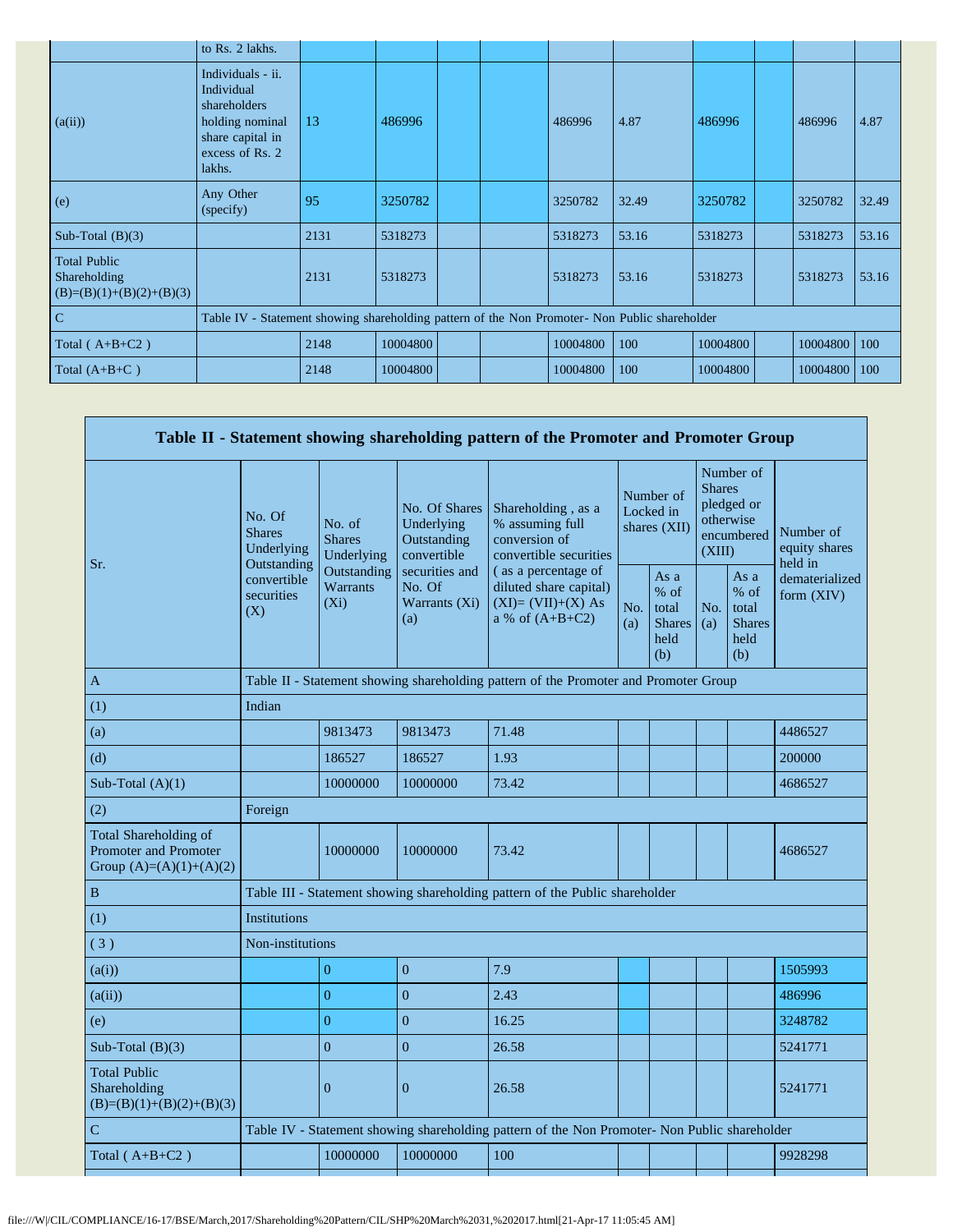| <b>Individuals/Hindu undivided Family</b>                                                                                                                                                |                         |                 |                        |                                 |                         |                         |                       |  |  |  |  |  |
|------------------------------------------------------------------------------------------------------------------------------------------------------------------------------------------|-------------------------|-----------------|------------------------|---------------------------------|-------------------------|-------------------------|-----------------------|--|--|--|--|--|
| Searial No.                                                                                                                                                                              | 1                       | $\overline{2}$  | 3                      | $\overline{4}$                  | 5                       | 6                       | $\overline{7}$        |  |  |  |  |  |
| Name of the<br>Shareholders (I)                                                                                                                                                          | Vinita Sunil<br>Patodia | Kamal<br>Poddar | Sunil Kumar<br>Patodia | Sunil Chothmal<br>Patodia (HUF) | Archana Anil<br>Patodia | Anil Chotmal<br>Patodia | Kamal Poddar<br>(HUF) |  |  |  |  |  |
| PAN (II)                                                                                                                                                                                 | ADTPP7048M              | AJNPP5353K      | AAXPP0203B             | AAAHS9276C                      | AGZPP2397L              | AFMPP7771G              | AAHHK1927M            |  |  |  |  |  |
| No. of fully paid<br>up equity shares<br>held (IV)                                                                                                                                       | 1278927                 | 887600          | 300000                 | 270000                          | 250000                  | 250000                  | 225000                |  |  |  |  |  |
| No. Of Partly<br>paid-up equity<br>shares held (V)                                                                                                                                       |                         |                 |                        |                                 |                         |                         |                       |  |  |  |  |  |
| No. Of shares<br>underlying<br>Depository<br>Receipts (VI)                                                                                                                               |                         |                 |                        |                                 |                         |                         |                       |  |  |  |  |  |
| Total nos. shares<br>held $(VII) =$<br>$(IV)+(V)+(VI)$                                                                                                                                   | 1278927                 | 887600          | 300000                 | 270000                          | 250000                  | 250000                  | 225000                |  |  |  |  |  |
| Shareholding as a<br>% of total no. of<br>shares (calculated<br>as per SCRR,<br>1957) (VIII) As a<br>% of $(A+B+C2)$                                                                     | 12.78                   | 8.87            | 3                      | 2.7                             | 2.5                     | 2.5                     | 2.25                  |  |  |  |  |  |
| Number of Voting Rights held in each class of securities (IX)                                                                                                                            |                         |                 |                        |                                 |                         |                         |                       |  |  |  |  |  |
| Class eg:X                                                                                                                                                                               | 1278927                 | 887600          | 300000                 | 270000                          | 250000                  | 250000                  | 225000                |  |  |  |  |  |
| Class eg:y                                                                                                                                                                               |                         |                 |                        |                                 |                         |                         |                       |  |  |  |  |  |
| Total                                                                                                                                                                                    | 1278927                 | 887600          | 300000                 | 270000                          | 250000                  | 250000                  | 225000                |  |  |  |  |  |
| Total as a % of<br><b>Total Voting rights</b>                                                                                                                                            | 12.78                   | 8.87            | 3                      | 2.7                             | 2.5                     | 2.5                     | 2.25                  |  |  |  |  |  |
| No. Of Shares<br>Underlying<br>Outstanding<br>convertible<br>securities $(X)$                                                                                                            |                         |                 |                        |                                 |                         |                         |                       |  |  |  |  |  |
| No. of Shares<br>Underlying<br>Outstanding<br>Warrants (Xi)                                                                                                                              | 296073                  | 1612400         | 800000                 | 30000                           | 1325000                 | 850000                  | $\boldsymbol{0}$      |  |  |  |  |  |
| No. Of Shares<br>Underlying<br>Outstanding<br>convertible<br>securities and No.<br>Of Warrants (Xi)<br>(a)                                                                               | 296073                  | 1612400         | 800000                 | 30000                           | 1325000                 | 850000                  | $\boldsymbol{0}$      |  |  |  |  |  |
| Shareholding, as a<br>% assuming full<br>conversion of<br>convertible<br>securities (as a<br>percentage of<br>diluted share<br>capital) (XI)=<br>$(VII)+(Xi)(a)$ As a<br>% of $(A+B+C2)$ | 7.87                    | 12.5            | 5.5                    | 1.5                             | 7.87                    | 5.5                     | 1.12                  |  |  |  |  |  |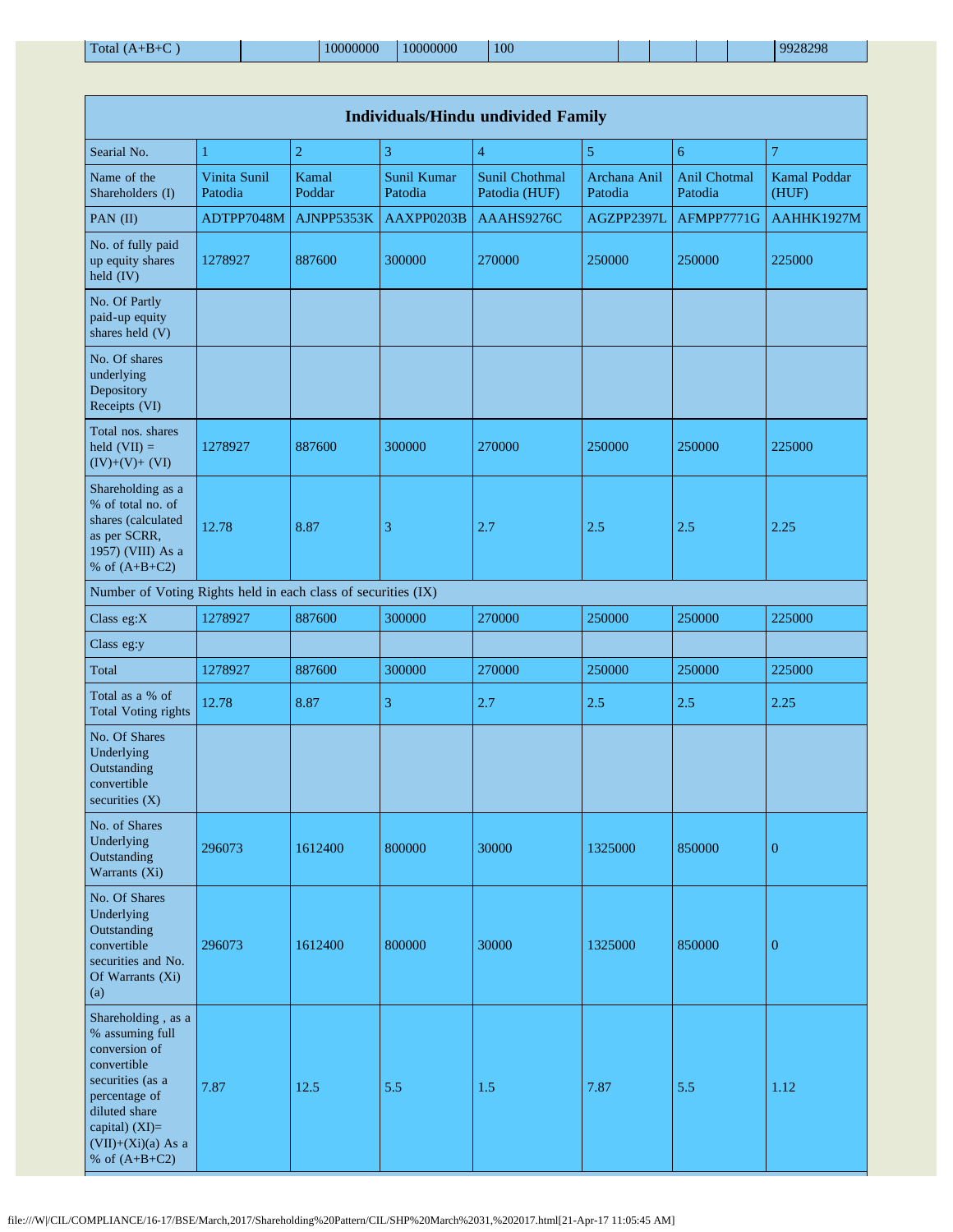| Number of Locked in shares (XII)                                     |         |        |        |        |        |        |        |  |  |  |
|----------------------------------------------------------------------|---------|--------|--------|--------|--------|--------|--------|--|--|--|
| No. $(a)$                                                            |         |        |        |        |        |        |        |  |  |  |
| As a % of total<br>Shares held (b)                                   |         |        |        |        |        |        |        |  |  |  |
| Number of Shares pledged or otherwise encumbered (XIII)              |         |        |        |        |        |        |        |  |  |  |
| No. $(a)$                                                            |         |        |        |        |        |        |        |  |  |  |
| As a % of total<br>Shares held (b)                                   |         |        |        |        |        |        |        |  |  |  |
| Number of equity<br>shares held in<br>dematerialized<br>form $(XIV)$ | 1278927 | 887600 | 300000 | 270000 | 250000 | 250000 | 225000 |  |  |  |
| Reason for not providing PAN                                         |         |        |        |        |        |        |        |  |  |  |
| Reason for not<br>providing PAN                                      |         |        |        |        |        |        |        |  |  |  |

|                                                                                                                      |                                                               |                                | <b>Individuals/Hindu undivided Family</b> |              |                            |                         |                   |
|----------------------------------------------------------------------------------------------------------------------|---------------------------------------------------------------|--------------------------------|-------------------------------------------|--------------|----------------------------|-------------------------|-------------------|
| Searial No.                                                                                                          | 8                                                             | 9                              | 10                                        | 11           | 12                         | 13                      | 14                |
| Name of the<br>Shareholders (I)                                                                                      | Anil Chotmal<br>Patodia (HUF)                                 | Hemlata<br><b>Kamal Poddar</b> | Arun Kumar<br>Poddar                      | Sonu Poddar  | Arun Kumar<br>Poddar (HUF) | Suyash Sunil<br>Patodia | Shreya<br>Patodia |
| PAN (II)                                                                                                             | AAAHA4542B                                                    | ANJPP9451H                     | ANHPP9477G                                | AGIPC0029R   | AAMHA1752K                 | CNXPP1439A              | BSHPP9169F        |
| No. of fully paid<br>up equity shares<br>held $(IV)$                                                                 | 225000                                                        | 200000                         | 200000                                    | 100000       | 100000                     | 100000                  | 100000            |
| No. Of Partly<br>paid-up equity<br>shares held (V)                                                                   |                                                               |                                |                                           |              |                            |                         |                   |
| No. Of shares<br>underlying<br>Depository<br>Receipts (VI)                                                           |                                                               |                                |                                           |              |                            |                         |                   |
| Total nos. shares<br>held $(VII) =$<br>$(IV)+(V)+(VI)$                                                               | 225000                                                        | 200000                         | 200000                                    | 100000       | 100000                     | 100000                  | 100000            |
| Shareholding as a<br>% of total no. of<br>shares (calculated<br>as per SCRR,<br>1957) (VIII) As a<br>% of $(A+B+C2)$ | 2.25                                                          | $\overline{2}$                 | $\overline{c}$                            | $\mathbf{1}$ | 1                          | 1                       | $\mathbf{1}$      |
|                                                                                                                      | Number of Voting Rights held in each class of securities (IX) |                                |                                           |              |                            |                         |                   |
| Class eg:X                                                                                                           | 225000                                                        | 200000                         | 200000                                    | 100000       | 100000                     | 100000                  | 100000            |
| Class eg:y                                                                                                           |                                                               |                                |                                           |              |                            |                         |                   |
| Total                                                                                                                | 225000                                                        | 200000                         | 200000                                    | 100000       | 100000                     | 100000                  | 100000            |
| Total as a % of<br><b>Total Voting rights</b>                                                                        | 2.25                                                          | $\mathbf 2$                    | $\overline{2}$                            | 1            | 1                          | 1                       | 1                 |
| No. Of Shares<br>Underlying<br>Outstanding<br>convertible<br>securities $(X)$                                        |                                                               |                                |                                           |              |                            |                         |                   |
| No. of Shares<br>Underlying<br>Outstanding                                                                           | 75000                                                         | 650000                         | 1900000                                   | 1150000      | 125000                     | 200000                  | 200000            |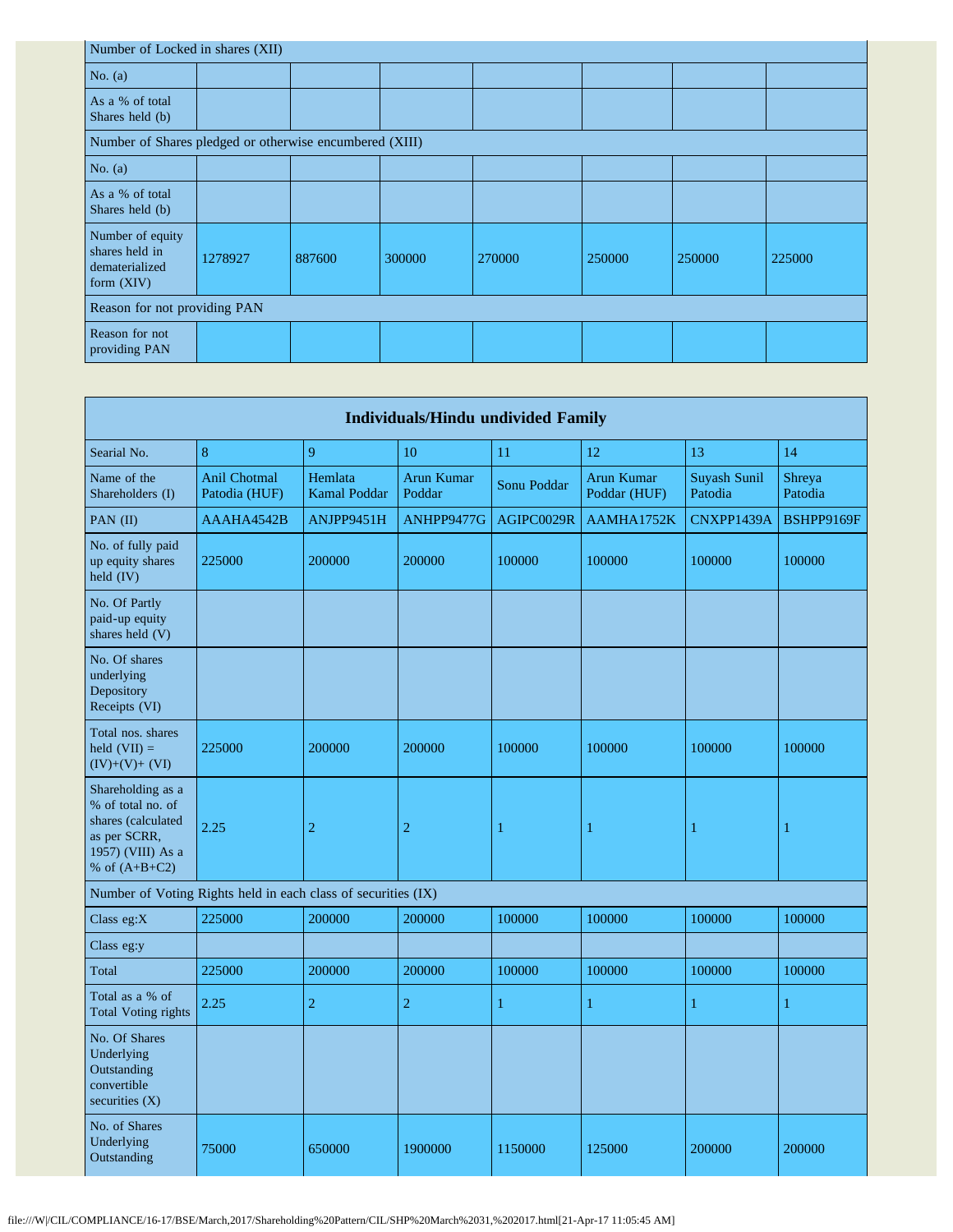| Warrants (Xi)                                                                                                                                                                            |        |        |         |         |        |        |        |
|------------------------------------------------------------------------------------------------------------------------------------------------------------------------------------------|--------|--------|---------|---------|--------|--------|--------|
| No. Of Shares<br>Underlying<br>Outstanding<br>convertible<br>securities and No.<br>Of Warrants (Xi)<br>(a)                                                                               | 75000  | 650000 | 1900000 | 1150000 | 125000 | 200000 | 200000 |
| Shareholding, as a<br>% assuming full<br>conversion of<br>convertible<br>securities (as a<br>percentage of<br>diluted share<br>capital) (XI)=<br>$(VII)+(Xi)(a)$ As a<br>% of $(A+B+C2)$ | 1.5    | 4.25   | 10.5    | 6.25    | 1.12   | 1.5    | 1.5    |
| Number of Locked in shares (XII)                                                                                                                                                         |        |        |         |         |        |        |        |
| No. $(a)$                                                                                                                                                                                |        |        |         |         |        |        |        |
| As a % of total<br>Shares held (b)                                                                                                                                                       |        |        |         |         |        |        |        |
| Number of Shares pledged or otherwise encumbered (XIII)                                                                                                                                  |        |        |         |         |        |        |        |
| No. $(a)$                                                                                                                                                                                |        |        |         |         |        |        |        |
| As a % of total<br>Shares held (b)                                                                                                                                                       |        |        |         |         |        |        |        |
| Number of equity<br>shares held in<br>dematerialized<br>form (XIV)                                                                                                                       | 225000 | 200000 | 200000  | 100000  | 100000 | 100000 | 100000 |
| Reason for not providing PAN                                                                                                                                                             |        |        |         |         |        |        |        |
| Reason for not<br>providing PAN                                                                                                                                                          |        |        |         |         |        |        |        |

| <b>Individuals/Hindu undivided Family</b>                                                         |                |                |                       |  |  |
|---------------------------------------------------------------------------------------------------|----------------|----------------|-----------------------|--|--|
| Searial No.                                                                                       | 15             | 16             |                       |  |  |
| Name of the<br>Shareholders (I)                                                                   | Aayush Patodia | Aastha Patodia | Click here to go back |  |  |
| PAN (II)                                                                                          | CXXPP1381D     | CYRPP9441H     | Total                 |  |  |
| No. of fully paid<br>up equity shares<br>held (IV)                                                | $\overline{0}$ | 0              | 4486527               |  |  |
| No. Of Partly<br>paid-up equity<br>shares held (V)                                                |                |                |                       |  |  |
| No. Of shares<br>underlying<br>Depository<br>Receipts (VI)                                        |                |                |                       |  |  |
| Total nos. shares<br>held $(VII) =$<br>$(IV)+(V)+(VI)$                                            | $\theta$       | $\overline{0}$ | 4486527               |  |  |
| Shareholding as a<br>% of total no. of<br>shares (calculated<br>as per SCRR,<br>1957) (VIII) As a | $\Omega$       | $\mathbf{0}$   | 44.84                 |  |  |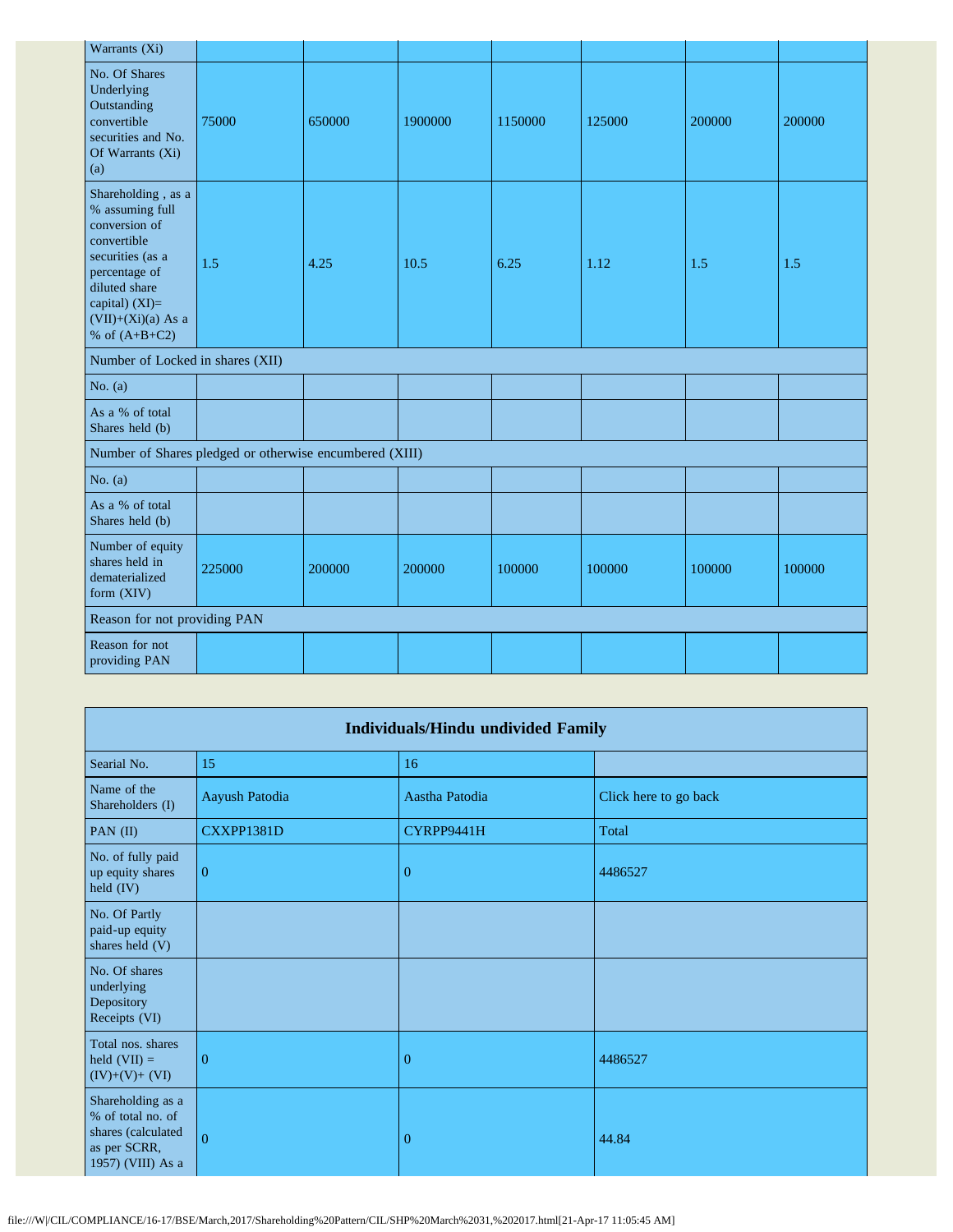| % of $(A+B+C2)$                                                                                                                                                                          |                                                         |                  |         |  |  |
|------------------------------------------------------------------------------------------------------------------------------------------------------------------------------------------|---------------------------------------------------------|------------------|---------|--|--|
| Number of Voting Rights held in each class of securities (IX)                                                                                                                            |                                                         |                  |         |  |  |
| Class eg:X                                                                                                                                                                               | $\boldsymbol{0}$                                        | $\boldsymbol{0}$ | 4486527 |  |  |
| Class eg:y                                                                                                                                                                               |                                                         |                  |         |  |  |
| Total                                                                                                                                                                                    | $\boldsymbol{0}$                                        | $\overline{0}$   | 4486527 |  |  |
| Total as a % of<br><b>Total Voting rights</b>                                                                                                                                            | $\overline{0}$                                          | $\boldsymbol{0}$ | 44.84   |  |  |
| No. Of Shares<br>Underlying<br>Outstanding<br>convertible<br>securities (X)                                                                                                              |                                                         |                  |         |  |  |
| No. of Shares<br>Underlying<br>Outstanding<br>Warrants (Xi)                                                                                                                              | 300000                                                  | 300000           | 9813473 |  |  |
| No. Of Shares<br>Underlying<br>Outstanding<br>convertible<br>securities and No.<br>Of Warrants (Xi)<br>(a)                                                                               | 300000                                                  | 300000           | 9813473 |  |  |
| Shareholding, as a<br>% assuming full<br>conversion of<br>convertible<br>securities (as a<br>percentage of<br>diluted share<br>capital) (XI)=<br>$(VII)+(Xi)(a)$ As a<br>% of $(A+B+C2)$ | 1.5                                                     | 1.5              | 71.48   |  |  |
| Number of Locked in shares (XII)                                                                                                                                                         |                                                         |                  |         |  |  |
| No. $(a)$                                                                                                                                                                                |                                                         |                  |         |  |  |
| As a % of total<br>Shares held (b)                                                                                                                                                       |                                                         |                  |         |  |  |
|                                                                                                                                                                                          | Number of Shares pledged or otherwise encumbered (XIII) |                  |         |  |  |
| No. $(a)$                                                                                                                                                                                |                                                         |                  |         |  |  |
| As a % of total<br>Shares held (b)                                                                                                                                                       |                                                         |                  |         |  |  |
| Number of equity<br>shares held in<br>dematerialized<br>form (XIV)                                                                                                                       | $\boldsymbol{0}$                                        | $\mathbf{0}$     | 4486527 |  |  |
| Reason for not providing PAN                                                                                                                                                             |                                                         |                  |         |  |  |
| Reason for not<br>providing PAN                                                                                                                                                          |                                                         |                  |         |  |  |

| Any Other (specify)             |                                      |                       |  |  |
|---------------------------------|--------------------------------------|-----------------------|--|--|
| Searial No.                     |                                      |                       |  |  |
| Category                        | <b>Bodies Corporate</b>              | Click here to go back |  |  |
| Name of the<br>Shareholders (I) | Upton InfraStructure Private Limited |                       |  |  |
|                                 |                                      |                       |  |  |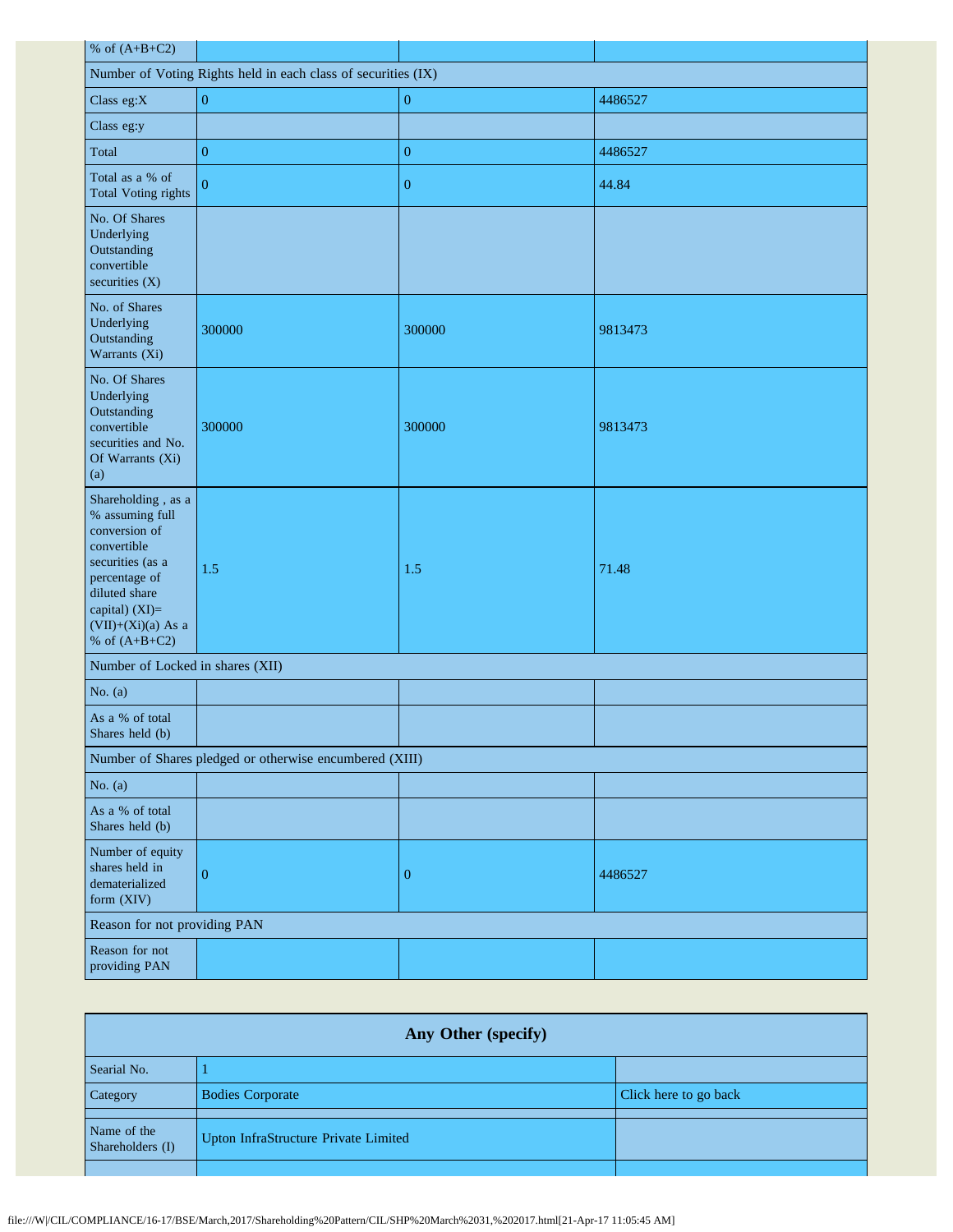| PAN (II)                                                                                                                                                                           | AAACU9556A                                                    | Total          |
|------------------------------------------------------------------------------------------------------------------------------------------------------------------------------------|---------------------------------------------------------------|----------------|
| No. of the<br>Shareholders (I)                                                                                                                                                     | 1                                                             | 1              |
| No. of fully paid<br>up equity shares<br>held (IV)                                                                                                                                 | 200000                                                        | 200000         |
| No. Of Partly<br>paid-up equity<br>shares held (V)                                                                                                                                 |                                                               |                |
| No. Of shares<br>underlying<br>Depository<br>Receipts (VI)                                                                                                                         |                                                               |                |
| Total nos. shares<br>held $(VII) =$<br>$(IV)+(V)+(VI)$                                                                                                                             | 200000                                                        | 200000         |
| Shareholding as a<br>% of total no. of<br>shares (calculated<br>as per SCRR,<br>1957) (VIII) As a<br>% of $(A+B+C2)$                                                               | $\overline{2}$                                                | $\overline{c}$ |
|                                                                                                                                                                                    | Number of Voting Rights held in each class of securities (IX) |                |
| Class eg: X                                                                                                                                                                        | 200000                                                        | 200000         |
| Class eg:y                                                                                                                                                                         |                                                               |                |
| Total                                                                                                                                                                              | 200000                                                        | 200000         |
| Total as a % of<br><b>Total Voting rights</b>                                                                                                                                      | $\overline{2}$                                                | $\overline{2}$ |
| No. Of Shares<br>Underlying<br>Outstanding<br>convertible<br>securities (X)                                                                                                        |                                                               |                |
| No. of Shares<br>Underlying<br>Outstanding<br>Warrants (Xi)                                                                                                                        | 186527                                                        | 186527         |
| No. Of Shares<br>Underlying<br>Outstanding<br>convertible<br>securities and No.<br>Of Warrants (Xi)<br>(a)                                                                         | 186527                                                        | 186527         |
| Shareholding, as a<br>% assuming full<br>conversion of<br>convertible<br>securities (as a<br>percentage of<br>diluted share<br>capital) (XI)=<br>(VII)+(X) As a %<br>of $(A+B+C2)$ | 1.93                                                          | 1.93           |
| Number of Locked in shares (XII)                                                                                                                                                   |                                                               |                |
| No. $(a)$                                                                                                                                                                          |                                                               |                |
| As a % of total<br>Shares held (b)                                                                                                                                                 |                                                               |                |
|                                                                                                                                                                                    | Number of Shares pledged or otherwise encumbered (XIII)       |                |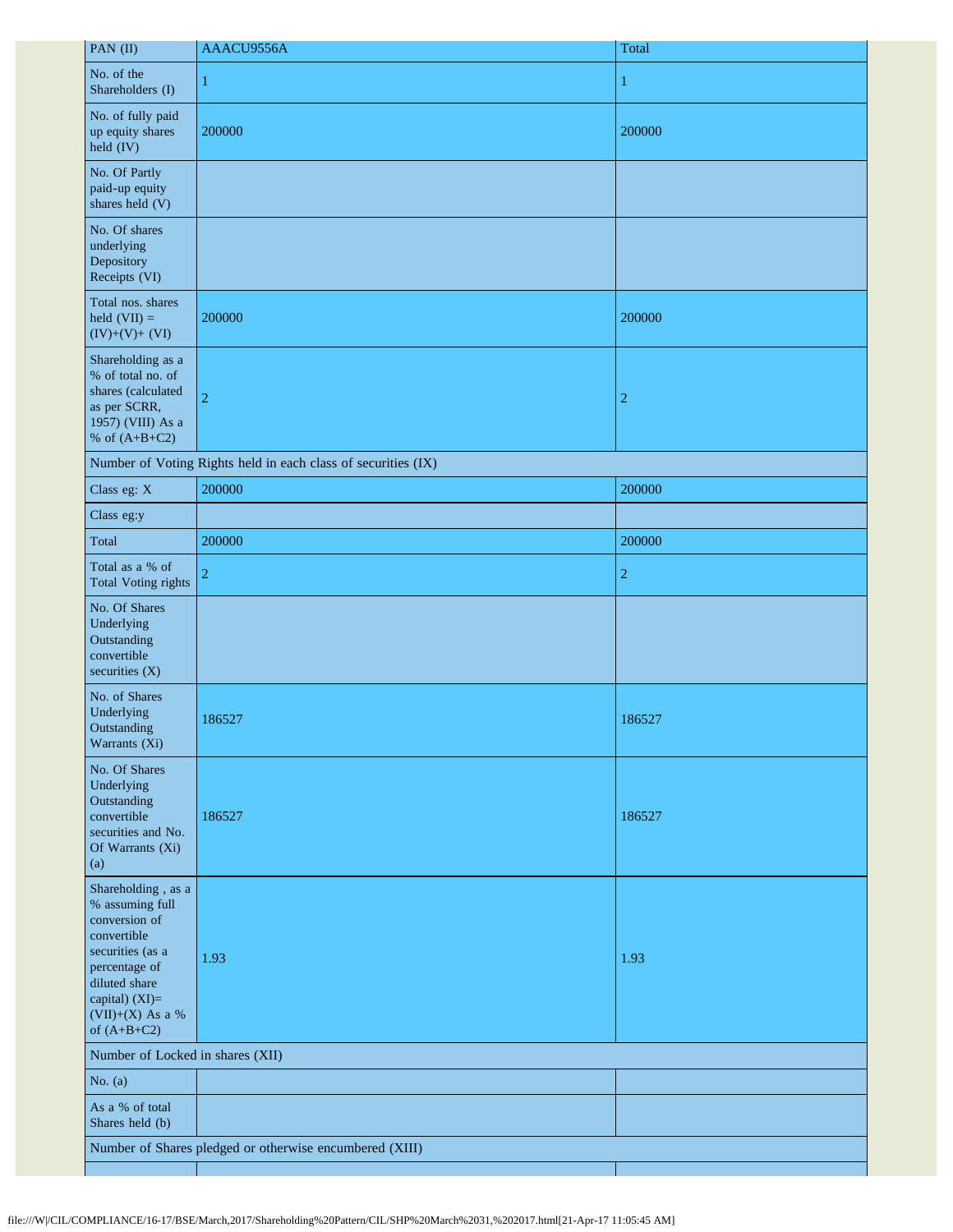| No. $(a)$                                                            |        |        |
|----------------------------------------------------------------------|--------|--------|
| As a % of total<br>Shares held (b)                                   |        |        |
| Number of equity<br>shares held in<br>dematerialized<br>form $(XIV)$ | 200000 | 200000 |
| Reason for not<br>providing PAN                                      |        |        |

| Any Other (specify)                                                                                                  |                                              |                                                     |                                              |                                              |                                                 |                                              |                                                          |
|----------------------------------------------------------------------------------------------------------------------|----------------------------------------------|-----------------------------------------------------|----------------------------------------------|----------------------------------------------|-------------------------------------------------|----------------------------------------------|----------------------------------------------------------|
| Searial No.                                                                                                          | 1                                            | $\overline{c}$                                      | 3                                            | $\overline{4}$                               | 5                                               | 6                                            | 7                                                        |
| Category                                                                                                             | <b>Bodies</b><br>Corporate                   | <b>Bodies</b><br>Corporate                          | <b>Bodies</b><br>Corporate                   | <b>Bodies</b><br>Corporate                   | <b>Bodies</b><br>Corporate                      | <b>Bodies</b><br>Corporate                   | <b>Bodies</b><br>Corporate                               |
| Category / More<br>than 1 percentage                                                                                 | More than 1<br>percentage of<br>shareholding | More than 1<br>percentage of<br>shareholding        | More than 1<br>percentage of<br>shareholding | More than 1<br>percentage of<br>shareholding | More than 1<br>percentage of<br>shareholding    | More than 1<br>percentage of<br>shareholding | More than 1<br>percentage of<br>shareholding             |
| Name of the<br>Shareholders (I)                                                                                      | Manasvi<br>Consultancy<br>Private<br>Limited | Florence<br><b>Securities</b><br>Private<br>Limited | <b>Azura Projects</b><br>Private<br>Limited  | Miranda Impex<br><b>Private Limited</b>      | Swasti<br>vinayaka<br>Realestate<br>Development | Emma Auto<br>Ancillary<br>Private<br>Limited | Paath Financial<br><b>Services</b><br>Private<br>Limited |
| PAN (II)                                                                                                             | AAGCM5766J                                   | AABCF5634R                                          | AAGCA9030R                                   | AAFCM3304D                                   | AABCV1581H                                      | AABCE8816E                                   | AAHCP2103K                                               |
| No. of the<br>Shareholders (I)                                                                                       |                                              | 1                                                   | 1                                            | 1                                            | 1                                               | 1                                            | 1                                                        |
| No. of fully paid<br>up equity shares<br>held (IV)                                                                   | 816850                                       | 750000                                              | 410000                                       | 350000                                       | 124000                                          | 119645                                       | 105000                                                   |
| No. Of Partly<br>paid-up equity<br>shares held (V)                                                                   |                                              |                                                     |                                              |                                              |                                                 |                                              |                                                          |
| No. Of shares<br>underlying<br>Depository<br>Receipts (VI)                                                           |                                              |                                                     |                                              |                                              |                                                 |                                              |                                                          |
| Total nos. shares<br>held $(VII) =$<br>$(IV)+(V)+(VI)$                                                               | 816850                                       | 750000                                              | 410000                                       | 350000                                       | 124000                                          | 119645                                       | 105000                                                   |
| Shareholding as a<br>% of total no. of<br>shares (calculated<br>as per SCRR,<br>1957) (VIII) As a<br>% of $(A+B+C2)$ | 8.16                                         | 7.5                                                 | 4.1                                          | 3.5                                          | 1.24                                            | 1.2                                          | 1.05                                                     |
| Number of Voting Rights held in each class of securities (IX)                                                        |                                              |                                                     |                                              |                                              |                                                 |                                              |                                                          |
| Class eg: X                                                                                                          | 816850                                       | 750000                                              | 410000                                       | 350000                                       | 124000                                          | 119645                                       | 105000                                                   |
| Class eg:y                                                                                                           |                                              |                                                     |                                              |                                              |                                                 |                                              |                                                          |
| Total                                                                                                                | 816850                                       | 750000                                              | 410000                                       | 350000                                       | 124000                                          | 119645                                       | 105000                                                   |
| Total as a % of<br><b>Total Voting rights</b>                                                                        | 8.16                                         | 7.5                                                 | 4.1                                          | 3.5                                          | 1.24                                            | $1.2\,$                                      | 1.05                                                     |
| No. Of Shares<br>Underlying<br>Outstanding<br>convertible<br>securities $(X)$                                        |                                              |                                                     |                                              |                                              |                                                 |                                              |                                                          |
| No. of Shares<br>Underlying                                                                                          |                                              |                                                     |                                              |                                              |                                                 |                                              |                                                          |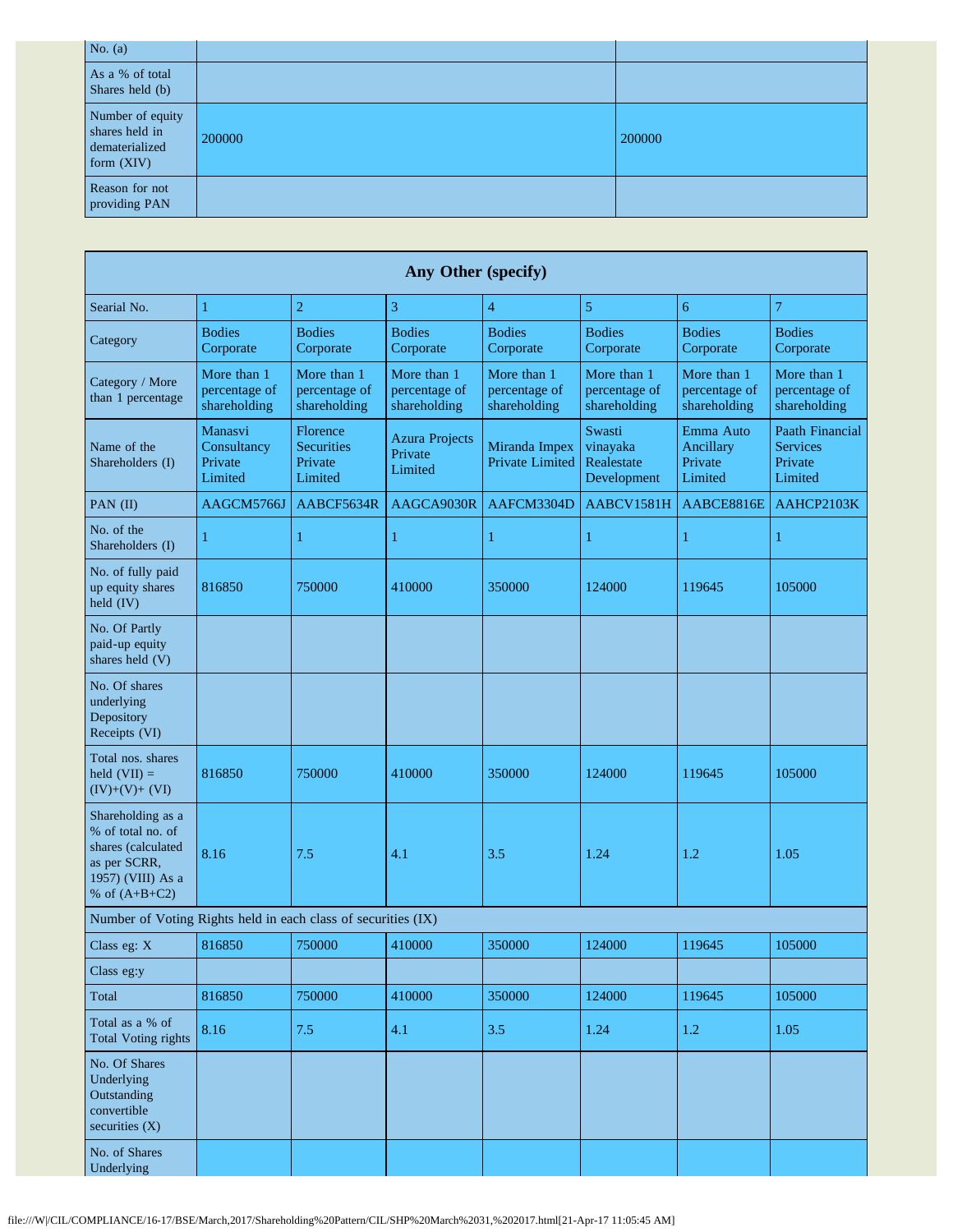| Outstanding<br>Warrants (Xi)                                                                                                                                                         | $\overline{0}$ | $\overline{0}$ | $\overline{0}$ | $\overline{0}$ | $\overline{0}$ | $\overline{0}$ | $\overline{0}$ |
|--------------------------------------------------------------------------------------------------------------------------------------------------------------------------------------|----------------|----------------|----------------|----------------|----------------|----------------|----------------|
| No. Of Shares<br>Underlying<br>Outstanding<br>convertible<br>securities and No.<br>Of Warrants (Xi)<br>(a)                                                                           | $\overline{0}$ | $\overline{0}$ | $\overline{0}$ | $\overline{0}$ | $\overline{0}$ | $\overline{0}$ | $\overline{0}$ |
| Shareholding, as a<br>% assuming full<br>conversion of<br>convertible<br>securities (as a<br>percentage of<br>diluted share<br>capital) $(XI)=$<br>(VII)+(X) As a %<br>of $(A+B+C2)$ | 4.08           | 3.75           | 2.05           | 1.75           | 0.62           | 0.6            | 0.52           |
| Number of Locked in shares (XII)                                                                                                                                                     |                |                |                |                |                |                |                |
| No. $(a)$                                                                                                                                                                            |                |                |                |                |                |                |                |
| As a % of total<br>Shares held (b)                                                                                                                                                   |                |                |                |                |                |                |                |
| Number of equity<br>shares held in<br>dematerialized<br>form (XIV)                                                                                                                   | 816850         | 750000         | 410000         | 350000         | 124000         | 119645         | 105000         |
| Reason for not providing PAN                                                                                                                                                         |                |                |                |                |                |                |                |
| Reason for not<br>providing PAN                                                                                                                                                      |                |                |                |                |                |                |                |

| Any Other (specify)                                        |                       |  |  |
|------------------------------------------------------------|-----------------------|--|--|
| Searial No.                                                |                       |  |  |
| Category                                                   |                       |  |  |
| Category / More<br>than 1 percentage                       |                       |  |  |
| Name of the<br>Shareholders (I)                            | Click here to go back |  |  |
| PAN (II)                                                   | Total                 |  |  |
| No. of the<br>Shareholders (I)                             | $\overline{0}$        |  |  |
| No. of fully paid<br>up equity shares<br>held (IV)         | $\mathbf{0}$          |  |  |
| No. Of Partly<br>paid-up equity<br>shares held (V)         |                       |  |  |
| No. Of shares<br>underlying<br>Depository<br>Receipts (VI) |                       |  |  |
| Total nos. shares<br>held $(VII) =$<br>$(IV)+(V)+(VI)$     | $\mathbf{0}$          |  |  |
| Shareholding as a<br>% of total no. of                     |                       |  |  |